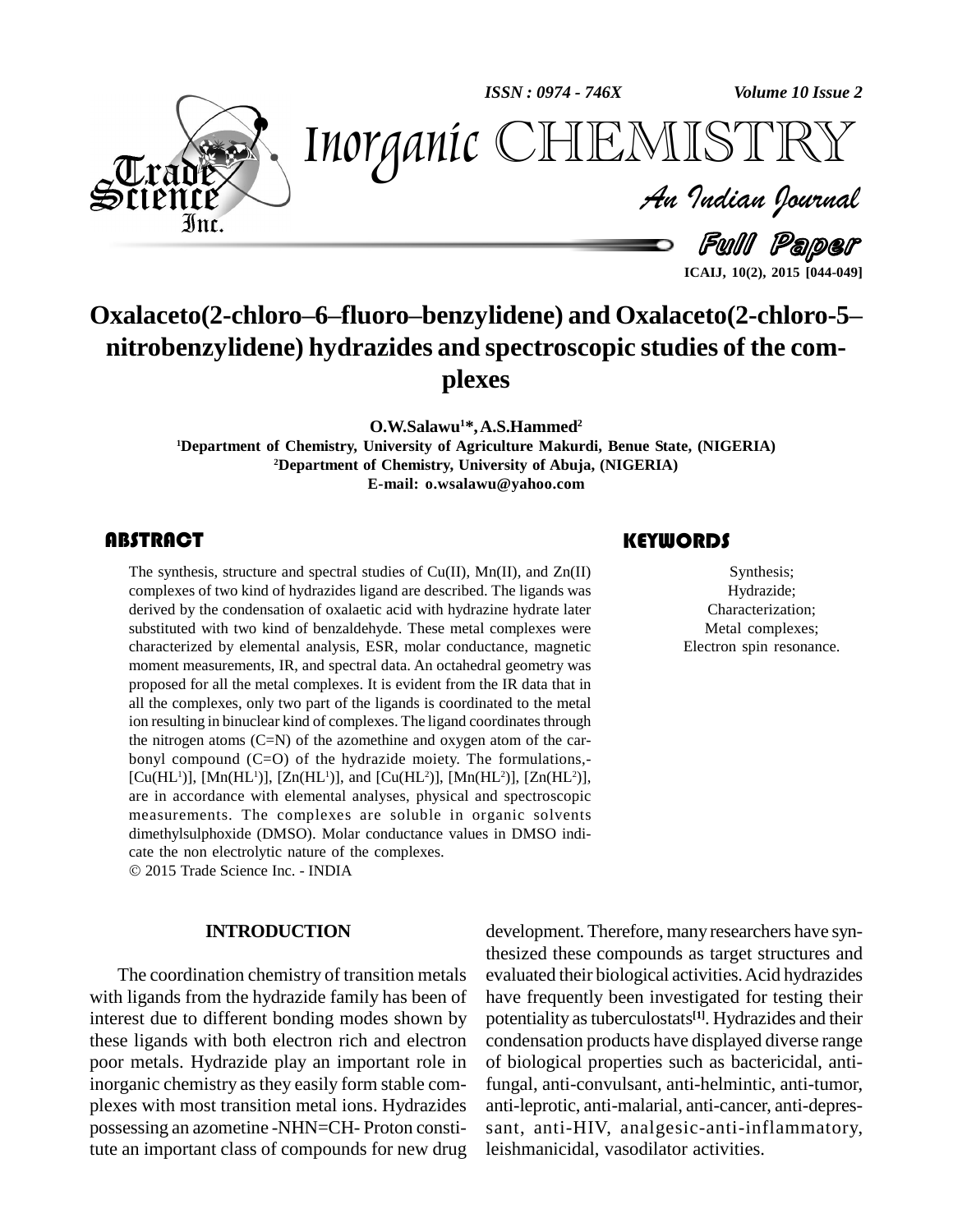

The development of the field of bioinorganic chemistry has increased interest in hydrazide com plexes, since it has been recognized that many of these complexes may serve as models for biologi cally important species<sup>[1,2]</sup>. Structural studies have with o shown that hydrazides exhibit different types of bonding depending on the nature of the metal ion and the reaction condition. The interest in such com plexes continuesincreasing due to the possibility of their use as models to explain some intricate reaction in biological systems.

# **EXPERIMENTAL**

Melting points were taken in open glass capillaries and are uncorrected. All the used chemicals and solvents were of Anal R grade. All the reagents and metal salts used for the preparation of the ligands were obtained from SigmaAldrich. Elemental analy ses were performed using EDTA titration. FT-IR spectra were recorded in KBr medium on a Perkin Elmer RX1 spectrophotometer in wave number 4000-400cm-1 . Electronic spectra (in DMSO) were recorded using perkin Elmer Lambda-2B-spectro photometer. Molar conductance measurements were conducted using  $10^{-3}$  M solutions of the complexes  $\qquad \qquad$  7 in DMSO on Elico-CM 82 Conductivity Bridge at room temperature. The magnetic susceptibilities measurement were taken on a Gouy balance at room temperature using mercuric tetrathiocyanatocobaltate(II) as the calibrant.

# **PREPARATION OFTHE LIGANDS**

The ligands were prepared according to litera-

ture. plexes<br>The ligands (HL<sup>1</sup> and HL<sup>2</sup>) were prepared by metal ( mixtures of oxalacetic acid (16.8g, 0.14 moles) and hydrazine hydrate (16.8g, 0.14 moles) in 100 ml ethanol for 6 hours. The isolated compounds were filtered off as white crystals, washed with ether, recrystallised from absolute ethanol and finally dried.  $M(NO_3)_2 + H1^2$ (yield  $% = 76$ ).

Equimolar mixture of (oxalacetohydrazide) (0.27g, 0.001 mol) was refluxed with the derivative aldehyde i.e (2-chloro-6-fluorobenzaldehyde)  $(0.001 \quad \text{mol})$  and  $(2\text{-chloro-5})$ nitrobenzaldehyde) (0.27g, 0.001 mol) in 50 ml etha nol for 4 hours. The precipitate was filtered, washed with cold EtOH several times and crystallised from acetone-water and dried. (yield%  $= 86$ ). (scheme-1).

# **PREPARATION OFTHE CU(II), MN(II)AND ZN(II) COMPLEXES**

A sample of ligands ( $HL<sup>1</sup>$  and  $HL<sup>2</sup>$ ) (0.27g, 0.001 mol) each was dissolved in absolute ethanol (50 ml). A solution of nitrate salts of metal  $\left[\text{Cu}(\text{NO}_3)\right]_2(0.05\text{g}, 0.002\text{ mol}), \text{Mn}(\text{NO}_3)\right]_2(0.06\text{g}, 0.002\text{ mol}), \text{Zn}(\text{NO}_3)\right]_2$ 0.002 mol),  $Mn(NO_3)$ , (0.06g, 0.002 mol),  $Zn(NO_3)$ , 2 (0.04g, 0.002 mol)] in 50 ml of absolute ethanol was added drop wise to the ligands solution with continuous stirring. The complex started to form immediately upon addition of the metal salt solution. The precipitated complex was filtered off, washed with H<sub>2</sub>O, cold EtOH several times and dried. (scheme-1)

# **RESULTSAND DISCUSSION**

The analytical data along with some physical properties of the complexes are summarized in TABLE 1. The ligands  $(HL<sup>1</sup>$  and  $HL<sup>2</sup>$ ), on interaction with Cu(II), Mn(II) and Zn(II) nitrates, yields complexes corresponding to the general formula [M  $(HL^{1})_{2}$  (NO<sub>3</sub>)<sub>2</sub>]. H<sub>2</sub>O and [M (HL<sup>2</sup>)<sub>2</sub> (NO<sub>3</sub>)<sub>2</sub>].H<sub>2</sub>C The analytical data show that the metal to ligand ratio is1:2. They are soluble in dimethylsulfuroxide (DMSO) and insoluble in  $H<sub>2</sub>O$ , n-hexane, benzene etc. The low molar conductance values of the com plexes reveal their non-electrolytic nature of the metal (II) salts. The preparation of ligands ( $HL<sup>1</sup>$  and HL <sup>2</sup>), and the metal (II) complexes were represented by the following equations below:

$$
M(NO3)2 + [HL1] \xrightarrow{C2H5OH} [M(HL1)2 (NO3)2].H2O + H2O
$$

 $M(NO<sub>3</sub>)<sub>2</sub> + [HL<sup>2</sup>]$   $C<sub>2</sub>H<sub>5</sub>OH$   $M(HL<sup>2</sup>)<sub>2</sub> (NO<sub>3</sub>)<sub>2</sub>].H<sub>2</sub>O + H<sub>2</sub>O$  $H_2O$ 

*I*<br>
In(II) and Zn(II) and HL<sup>1</sup> =<br>  $L^2 = C_{11}H_8N_3O_7Cl$ <br>
Inorganic CHEMISTRY Where  $M = Cu(II)$ , Mn(II) and Zn(II) and HL<sup>1</sup> =  $C_{11}H_8N_2O_4FCl$  and  $HL^2 = C_{11}H_8N_3O_7Cl$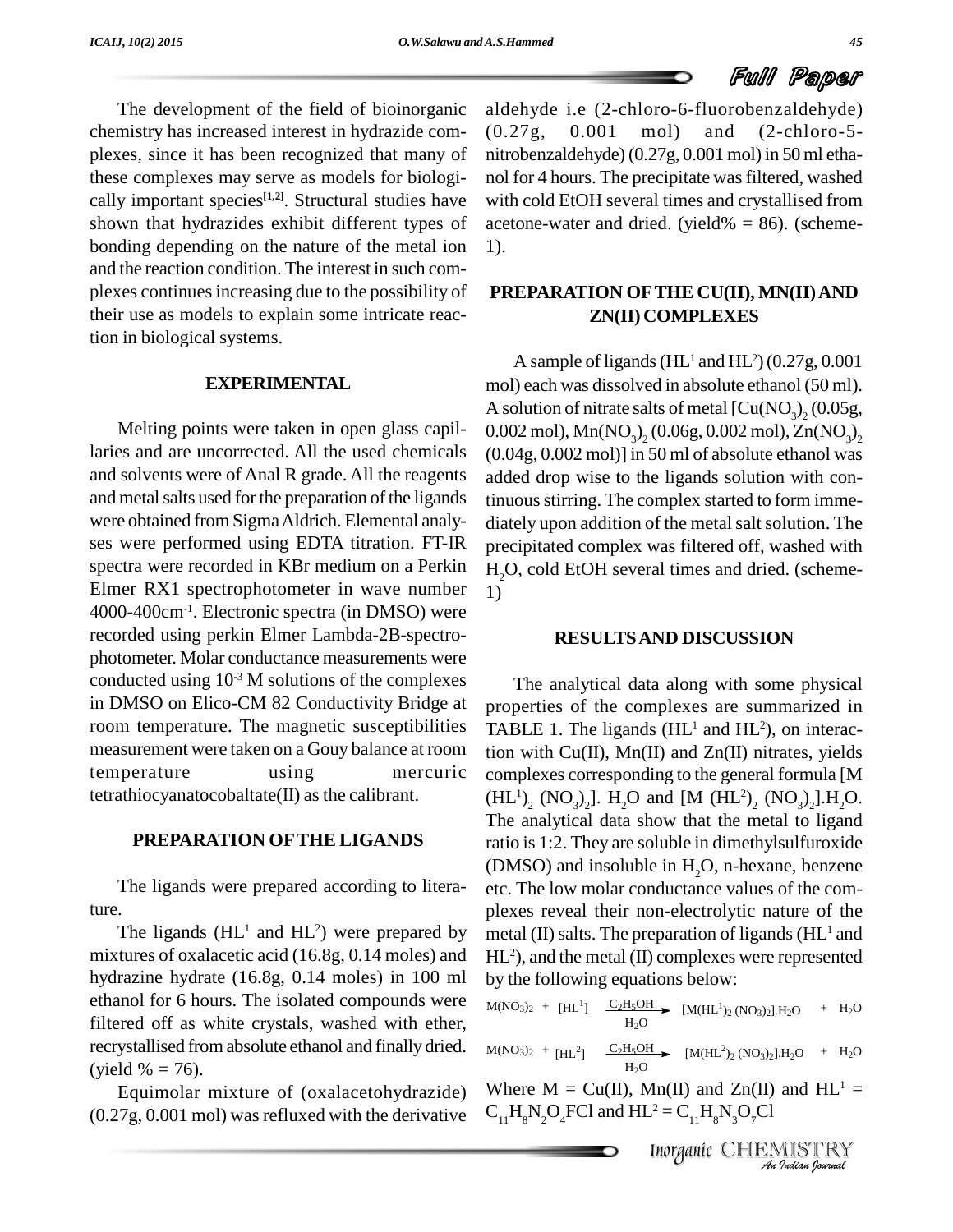

oxalaceto (2-choloro-5-nitro-benzylidene) hydrazide

 $[HL^2]$ 

#### **Scheme 1 : preparation of ligands and complexes**

| Conpounds       |              | Formula weight | % yield | Anal. Found (Cal.) % |             |             |                          |       |
|-----------------|--------------|----------------|---------|----------------------|-------------|-------------|--------------------------|-------|
| (Empirical      | Colour       |                |         |                      |             |             |                          | mol-1 |
| Formula)        |              |                |         | $\mathbf C$          | $\mathbf H$ | $\mathbf N$ | M                        |       |
| [HL1]           | Off white    | 287            | 76      | 46.09                | 2.81        | 9.78        |                          |       |
|                 |              |                |         | (46.05)              | (3.91)      | (9.78)      |                          |       |
| C11H8N4O10FClCu | Dark green   | 474            | 81      | 27.84                | 1.70        | 11.82       | 13.40                    |       |
|                 |              |                |         | (27.83)              | (1.65)      | (11.79)     | (13.42)                  | 14.13 |
| C11H8N4O10FClMn | <b>Brown</b> | 465            | 56      | 28.37                | 1.73        | 12.03       | 11.80                    |       |
|                 |              |                |         | (28.40)              | (1.71)      | (12.03)     | (11.79)                  | 12.14 |
| C11H8N4O10FClZn | <b>Black</b> | 476            | 66      | 27.75                | 1.69        | 11.77       | 13.73                    |       |
|                 |              |                |         | (27.70)              | (1.70)      | (11.70)     | (13.75)                  | 10.11 |
| [HL2]           | Off          | white          | 329     | 86                   | 40.08       | 2.45        | 12.75                    |       |
|                 |              |                |         | (40.10)              | (2.35)      | (12.80)     | $\overline{\phantom{a}}$ |       |
| C11H8N5O13ClCu  | Green        | 517            | 77      | 25.54                | 1.56        | 13.54       | 12.29                    |       |
|                 |              |                |         | (25.05)              | (1.55)      | (12.78)     | (12.29)                  | 11.00 |
| C11H8N5O13ClMn  | Dark brown   | 508            | 55      | 25.97                | 1.59        | 13.77       | 10.80                    |       |
|                 |              |                |         | (25.95)              | (1.67)      | (12.99)     | (10.85)                  | 11.00 |
| C11H8N5O13ClZn  | <b>Brown</b> | 519            | 82      | 25.45                | 1.55        | 13.49       | 12.59                    |       |
|                 |              |                |         | (25.61)              | (1.60)      | (13.47)     | (12.65)                  | 10.00 |

|  | TABLE 1: Elemental analysis of the Ligands and metal complexes |  |  |  |  |  |  |
|--|----------------------------------------------------------------|--|--|--|--|--|--|
|--|----------------------------------------------------------------|--|--|--|--|--|--|

# **IR SPECTRA**

between the metal (II) complexes and their free comp *Indian India Incomplexes* and their gands for chelation as expected <sup>6</sup>. The main st g frequencies of the IR spectra of the ligands and (HL<sup>2</sup>) and their complexes are tabulat *Inorganic* CHEMISTRY The infrared spectra of the complexes taken in the region 400-4000 cm-1 were compared with those of the free ligands. There are some significant changes ligands for chelation as expected <sup>6</sup>. The main stretching frequencies of the IR spectra of the ligands  $(HL<sup>1</sup>)$ and (HL <sup>2</sup>) and their complexes are tabulated in

TABLE-2. An exhaustive comparison of the IR spectra of the ligands and complexes gave information about the mode of bonding of the ligands in metal complexes.

<sup>1</sup>) ecule <sup>7</sup>. In the IR spectra of the ligands an intense The ligands showed a weak broad band around  $2890$  and  $3068$  cm<sup>-1</sup>, but the IR spectra of metal (II) complexes exhibited intense broad band near 3300- 2890 and 3068 cm<sup>-1</sup>, but the IR spectra of metal (II)<br>complexes exhibited intense broad band near 3300-<br>3400 cm<sup>-1</sup> due to  $\tilde{o}(\rm OH)$  of coordinated water molband appearing around  $1628$  and  $1647$  cm<sup>-1</sup> is at-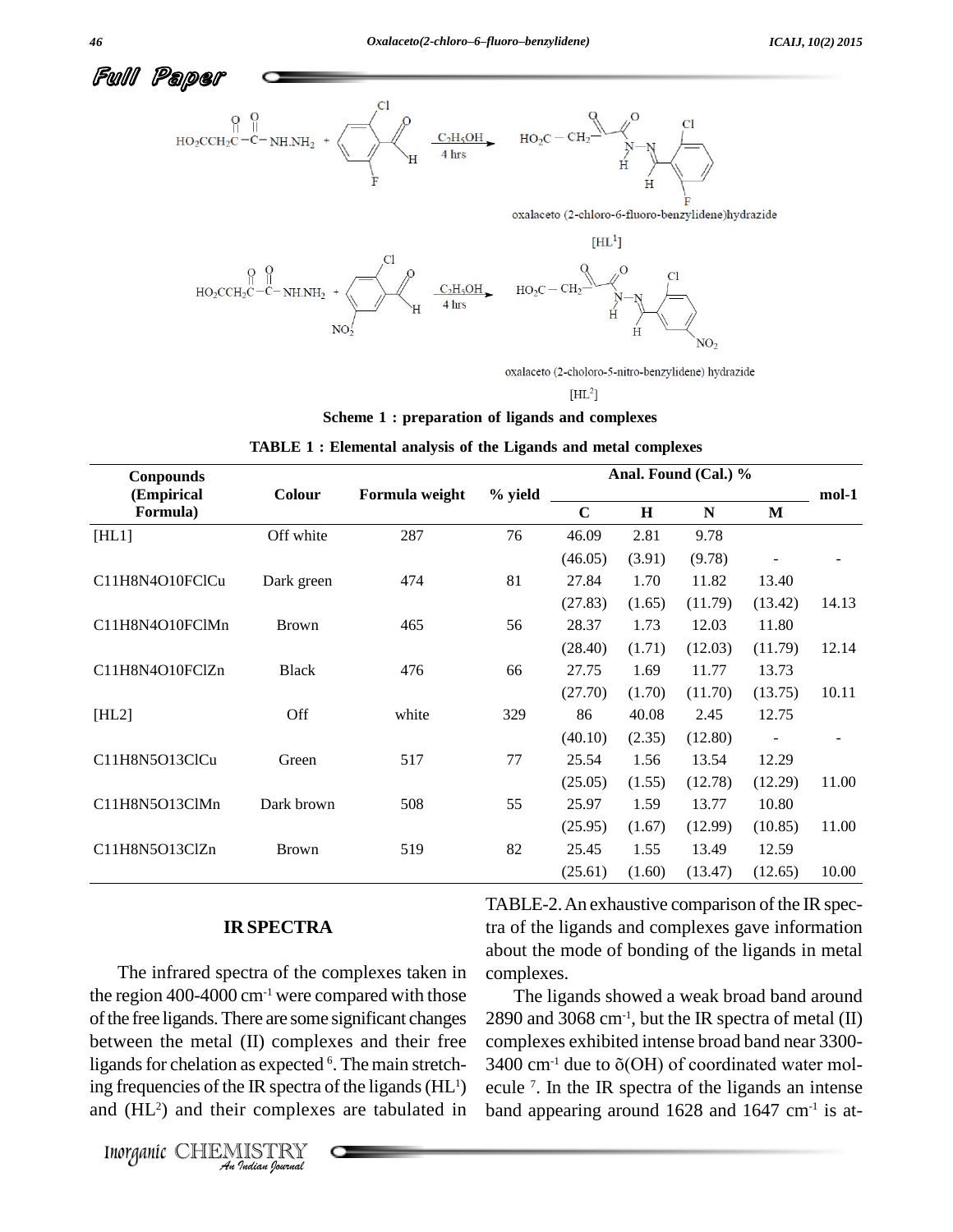Ful Paper

|                                                                                             | <b>TABLE 2 : IR spectral Bands oof ligands and its metal complexes</b> |          |          |                          |                          |                          |
|---------------------------------------------------------------------------------------------|------------------------------------------------------------------------|----------|----------|--------------------------|--------------------------|--------------------------|
| Compound                                                                                    | $v(C=0)$                                                               | $v(C=N)$ | $v(N-N)$ | $v(M-N)$                 | $v(M-O)$                 | v(OH)                    |
| C11H8N2O4FCl                                                                                | 1628                                                                   | 1533     | 1080     | -                        | $\overline{\phantom{0}}$ | $\overline{\phantom{a}}$ |
| C11H8N4O10FCICU                                                                             | 1620                                                                   | 1525     | 1085     | 400                      | 530                      | 3300                     |
| C11H8N4O10FClMn                                                                             | 1625                                                                   | 1520     | 1084     | 450                      | 508                      | 3320                     |
| C11H8N4O10FClZn                                                                             | 1622                                                                   | 1522     | 1081     | 461                      | 525                      | 3400                     |
| C <sub>11</sub> H <sub>8</sub> N <sub>3</sub> O <sub>7</sub> C <sub>1</sub>                 | 1647                                                                   | 1567     | 10883    | $\overline{\phantom{a}}$ | $\overline{\phantom{a}}$ | ۰                        |
| C <sub>11</sub> H <sub>8</sub> N <sub>5</sub> O <sub>13</sub> C <sub>1</sub> C <sub>u</sub> | 1640                                                                   | 1555     | 1088     | 408                      | 520                      | 3335                     |
| C <sub>11</sub> H <sub>8</sub> N <sub>5</sub> O <sub>13</sub> ClM <sub>n</sub>              | 1645                                                                   | 1550     | 1086     | 425                      | 555                      | 3310                     |
| C11H8N5O13ClZn                                                                              | 1630                                                                   | 1550     | 1085     | 455                      | 510                      | 3325                     |

| TABLE 3 : Electronic spectral Bands and magnetic moment values of complexes |  |  |  |
|-----------------------------------------------------------------------------|--|--|--|
|-----------------------------------------------------------------------------|--|--|--|

| <b>Compounds</b>          | M.pt<br>$\rm ^{o}C$ | <b>Magnetic</b><br>moment<br>B.M | Absorption<br>Maxima $(cm-1)$          | <b>Transition Assignment</b>                                                                                                                          |
|---------------------------|---------------------|----------------------------------|----------------------------------------|-------------------------------------------------------------------------------------------------------------------------------------------------------|
| $C_{11}H_8N_4O_{10}FClCu$ | 220                 | 1.80                             | 15,377 22,726                          | ${}^{2}T_{2g} \rightarrow {}^{2}E_{g}$<br>Charge transfer                                                                                             |
| $C_{11}H_8N_4O_{10}FCIMn$ | 210                 | 5.25                             | 16970-19540 22280-24390<br>26109-27624 | ${}^{6}A_{1g} \rightarrow {}^{4}A_{1g} (4G) {}^{6}A_{1g} \rightarrow {}^{4}A_{2g} (4G),$<br>${}^{6}A_{1g} \rightarrow {}^{4}E_{g} (4G)$               |
| $C_{11}H_8N_4O_{10}FCIZn$ | 179                 | Diamagnetic                      | 29,145                                 | Charge transfer                                                                                                                                       |
|                           |                     |                                  | 15,377 22,726                          | ${}^{2}T_{2g} \rightarrow {}^{2}E_{g}$                                                                                                                |
| $C_{11}H_8N_5O_{13}ClCu$  | 220                 | 1.85                             | 16,471, 17,688 23,160                  | Charge transfer<br>${}^{6}A_{1g} \rightarrow {}^{4}T_{1g}$ (4G), ${}^{6}A_{1g} \rightarrow {}^{4}T_{2g}$ (4G)<br>${}^{6}A_{1g}$ ? ${}^{4}A_{1g}$ (4G) |
| $C_{11}H_8N_5O_{13}ClMn$  | 201                 | 5.52                             |                                        |                                                                                                                                                       |
| $C_{11}H_8N_5O_{13}ClZn$  | 199                 | Diamagnetic                      | 28,225                                 | Charge transfer                                                                                                                                       |

tributed to  $\delta(C=O)$  (carbonyl groups). This band is shifted to lower wave number in the spectra of all the complexesindicating coordination through oxy gen of  $\langle C=O \rangle$  group. The medium intensity band appearing around 1533 and 1567 cm $^{-1}$  in the ligands ond are assigned to  $\delta$  (C=N) (zomethine). This is also shifted to lower frequency in all metal complexes, suggesting that this group takes part in coordination. The coordination of nitrogen to the metal atom would be expected to reduce electron density on the azomethine link and thus cause a shift in the  $C=N$  These bands suggest that the complexes possess an band. The small shift to higher frequency of the band octahe azomethine link and thus cause a shift in the C=N These<br>band. The small shift to higher frequency of the band octah-<br>due to  $\langle (N-N) \rangle$  can be taken as additional evidence shows of the participation of the azomethine group in bonding. This result is confirmed by the presence of a cm<sup>-1</sup>,<br>new band at 508-555 cm<sup>-1</sup> and 400-461 cm<sup>-1</sup>; these<br>bands can be assigned to  $\tilde{o}(M-Q)$  and  $\tilde{o}(M-N)$  vinew band at 508-555  $cm^{-1}$  and 400-461  $cm^{-1}$  ; these brations, respectively 8 .

### **ELECTRONIC SPECTRA**

The absorption bands for the complexes will help

to give an idea of their structure 6,7 . The electronic  $s$ pectrum of Cu(II) complexes shows two broad bands around  $15{,}377 \text{ cm}^{\text{-1}}$  and  $22{,}726 \text{ cm}^{\text{-1}}$ . The first bands may be due to  ${}^{2}T_{2g} \rightarrow {}^{2}E_{g}$  transition, while the second may be due to charge transfer<sup>9</sup>. The electronic<br>spectra of Mn(II) complexes show the absorption<br>bands in the range 16970–19540, 22280–24390 and spectra of Mn(II) complexes show the absorption<br>bands in the range 16970–19540, 22280–24390 and<br>26109–27624 cm<sup>*''*1</sup>. These absorption bands may be 7624 cm<sup>21</sup>. These absorption bands may be assigned to the <sup>6</sup> $A_{1g} \rightarrow {}^4A_{1g}$  (4G),  ${}^6A_{1g} \rightarrow {}^4A_{2g}$  (4G), and <sup>6</sup> $A_{1g} \rightarrow {}^4Eg$ ,  ${}^4A_{1g}$  (4G) transitions, respectively.<br>These bands suggest that the complexes possess an 6970-19540, 22280octahedral geometry **[10]**. The Zn(II) complex has not These bands suggest that the complexes possess an<br>octahedral geometry<sup>[10]</sup>. The  $Zn(II)$  complex has not<br>shown any d-d absorptions the complexes exhibit two kind of electronic spectrum at 29,145 and 28,225 two kind of electronic spectrum at 29,145 and 28,225 cm<sup><sup>71</sup>, assigned to the charge transfer transition<sup>[9,10]</sup>.</sup>

#### **MAGNETICMEASUREMENTS**

ment values are useful in the<br>ovided by the other techniques<br>igation<sup>[11]</sup>. The magnetic mo-<br>d in TABLE-3. The magnetic<br>Inorganic CHEMISTRY The magnetic moment values are useful in the evaluation of results provided by the other techniques of the structural investigation **[11]**. The magnetic mo ment data are presented in TABLE-3. The magnetic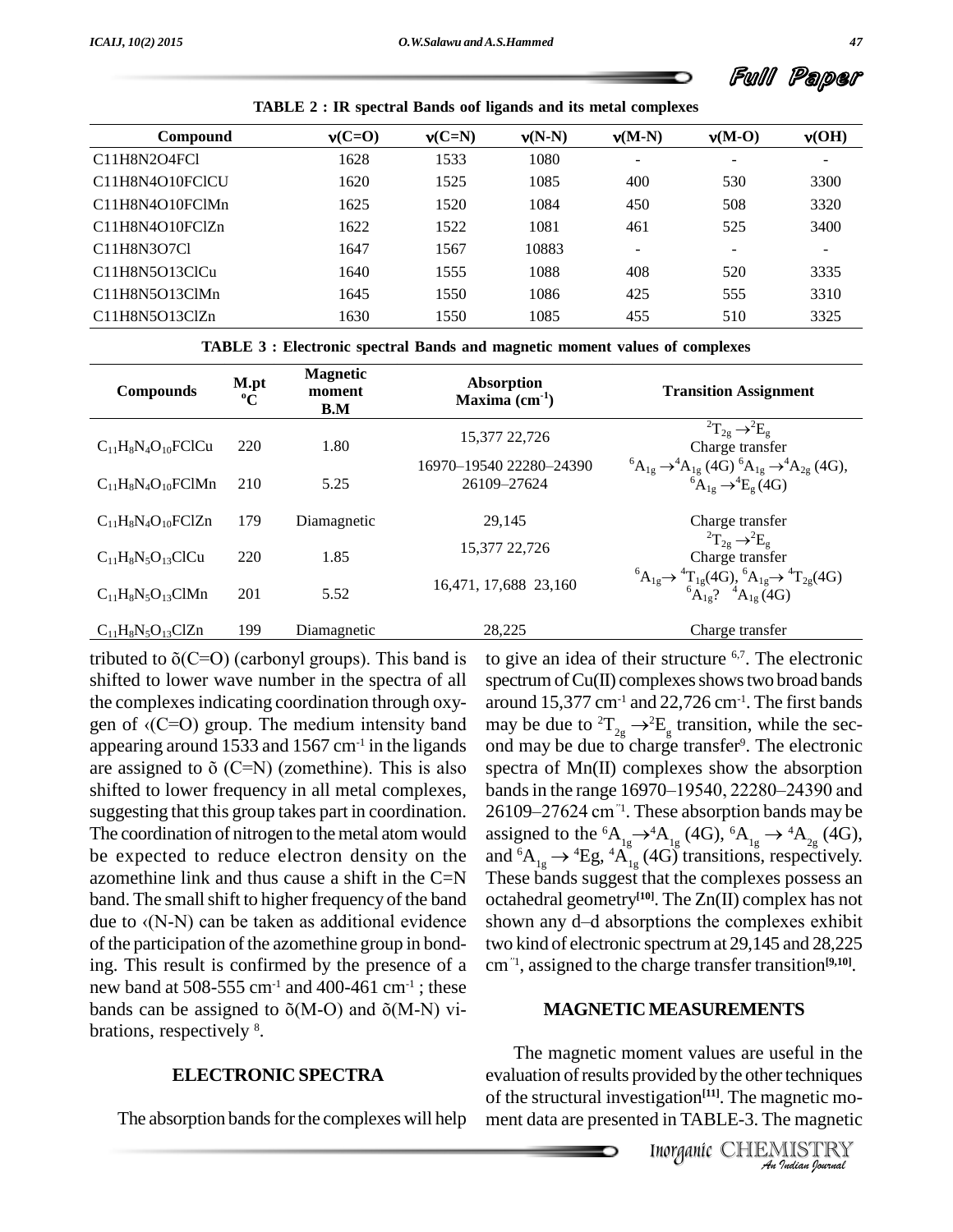



Structure of complex:  $[M(HL<sup>1</sup>)<sub>2</sub>(NO<sub>3</sub>)<sub>2</sub>] H<sub>2</sub>O$  and  $[M(HL<sup>2</sup>)<sub>2</sub>(NO<sub>3</sub>)<sub>2</sub>] H<sub>2</sub>O$ 



#### **Figure 1**

moment of the Cu(II) complex is  $(1.80 \text{ and } 1.85)$ B.M.) which is very close to the spin-only value (1.73 B.M.) **[12]**. The Mn(II) complex show magnetic moments of  $(5.25 \text{ and } 5.52 \text{ B.M})$ . at room temperature corresponding to five unpaired electrons which suggest octahedral geometry<sup>[11,12]</sup>. Since Zn(II) is dia-<br>plex magnetic in nature.

Thermal analysis: The thermogram of the com plexes shows that the complexes were not coordi nated to hydrated water molecules. Hence from TGA, it is clear that the complexes under study did not contains any water molecule around the coordi nation sphere **[15]**.

Electron spin resonance: The ESR spectra of Cu (II) complexesin the polycrystalline state showstwo peaks, one of intense absorption at high field and the other of less intensity at low field. From these spectra the values of gQ% and g4% have been cal culated by Kneubehls method **[12]**. The observed g values point to the presence of the unpaired electron in the  $dx^2-y^2$  orbital with  $gQ\% > g4\%$  characteristic 3 of octahedral geometry. The gQ% obtained for the Cu (II) complexes is less than 2.3 indicating covalent character of the metal-ligand bond **[12]**. The axial symmetry parameter  $(G)$  for the complexes is found to be greater than 4. This shows absence of interaction between copper centres in the solid state<sup>[12, 13,</sup> **14]**.

#### **CONCLUSION**

*Inorganic* CHEMISTRY<br> *Inorganic* CHEMISTRY From the elemental analysis, molar conductivity, UV-Visible, magnetic, and electronic spectral data it was possible to determine the type of coordination of the ligands in their metal complexes. In all the complexes, only one part of the ligand is coordi nated to the metal ion resulting as bidentate com plex. The ligand coordinates through the nitrogen atoms (C=N) of the azomethine moiety and oxygen atom of the carbonyl group  $(C=O)$ . Figure 1.

#### **ACKNOWLEDGMENT**

The authors thank I.I.T Mumbai for their assistance in running ESR, TGA, magnetic moment; mi cro and spectral analyses. We also appreciate the effort of Mr. A.A. Ibrahim for his role in getting the results of these analyses.

#### **REFERENCE**

- **[1]** J.N.Nwabueze, O.W.Salawu;J.Chem.Soc.Nigeria, **32(2)**, 254-259 **(2007)**.
- **[2]** S.G.Kucukguel, E.E.Oruc, S.Rollas, F.Sahin, **32(2)**, 254-259 **(2007).**<br>S.G.Kucukguel, E.E.Oruc, S.Rollas, F.Sahin,<br>A.Ozbek; Eur.J.Med.Chem., **37**, 197–206 **(2002)**.
- **[3]** J.Lewis,R.S.Wilkins; ModernCo-ordinationChemistry Interscience,NY, 290 **(1960)**.
- **[4]** O.W.Salawu, O.C.Aliyu;Advancesin Pure andAp plied Chemistry (APAC), **1(1)**, 12-17 **(2012)**.
- **[5]** M.A.Elsome, J.M.T.Hamilton-Miller, W.Brmfitt, W.C.Noble; Journal of Antimicrobial Chemotherapy, **37(5)**, 911-918 **(1996)**.
- **[6]** K.N.Patel, N.H.Patel, K.M.Patel, M.N.Patel; Synth.React.Inorg.Met.-Org.Chem., **30(5)**, 921-930 **(2000)**.